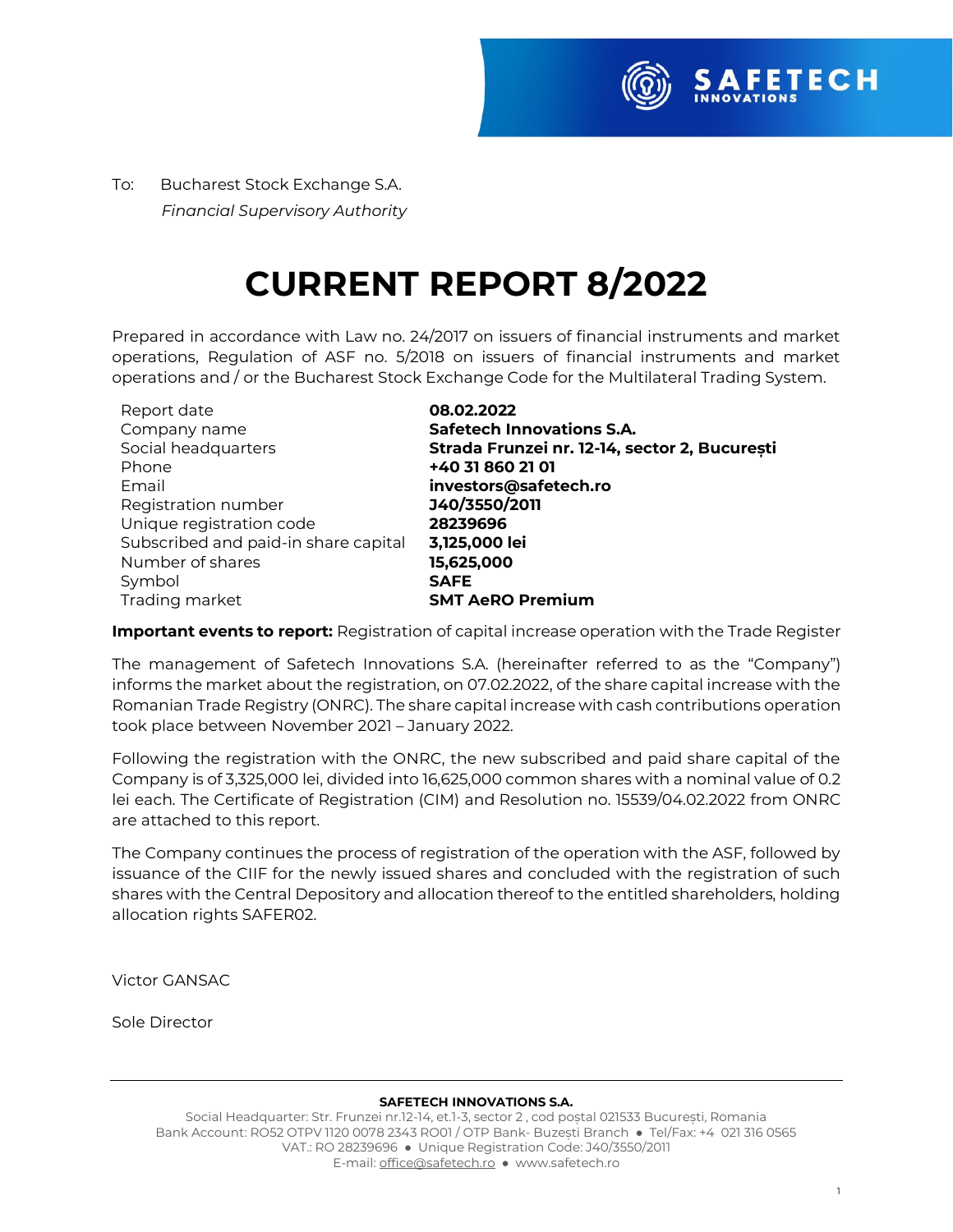| strul comerțului la data de 07.02.2022 în baza rezoluției nr. 15539 din<br>Mentiumea nr. 39179 din 28.01.2022 privind înregistrarea modificării actului constitutiv al<br>cuprinse in decizia administratorului nr. 9 din 19.01.2022, extras din registrul acționarilor din<br><b>RESEARCH STARS</b><br><b>CALCONNESS</b><br>8<br>document<br>Location:<br>semnare<br>Reason:<br>ORCTB |                                                                                                                                                                  |                                                                                 |
|----------------------------------------------------------------------------------------------------------------------------------------------------------------------------------------------------------------------------------------------------------------------------------------------------------------------------------------------------------------------------------------|------------------------------------------------------------------------------------------------------------------------------------------------------------------|---------------------------------------------------------------------------------|
|                                                                                                                                                                                                                                                                                                                                                                                        | Număr de ordine în registrul comerțului<br>Identificator unic la nivel european<br>Cod unic de înregistrare<br>ROONRC.J40/3550/2011<br>140/3550/2011<br>28239696 |                                                                                 |
|                                                                                                                                                                                                                                                                                                                                                                                        | DE ÎNREGISTRARE MENȚIUNI<br>CERTIFICAT                                                                                                                           | <b>Duta eliberarii: 07.0 Papa Ziela</b><br>Jenisa-<br>SAFETECH INNOVATIONS S.A. |

 $\frac{1}{2}$ 

 $\overline{a}$